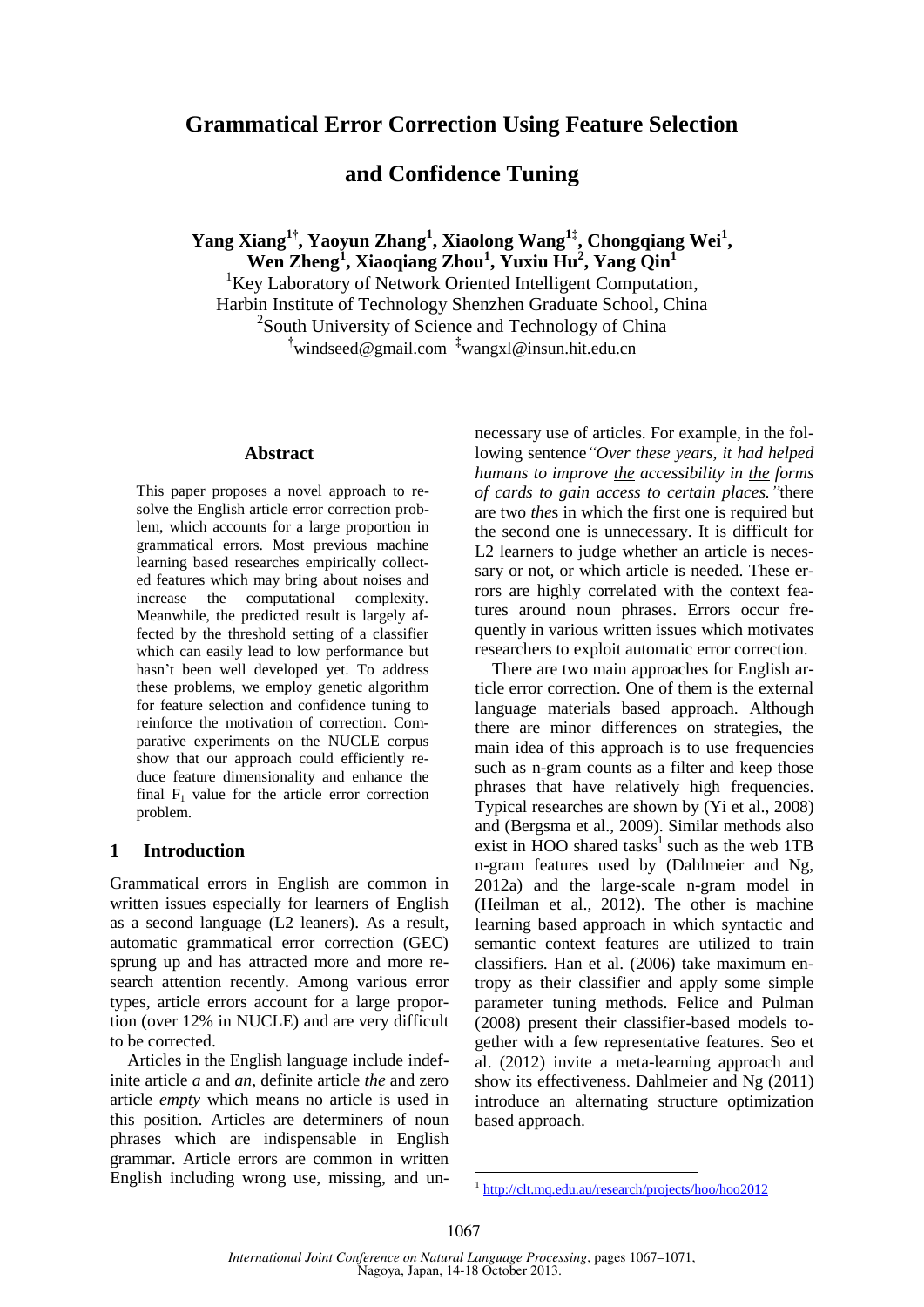As far as we know, most machine learning based approaches collect their features empirically and mainly depend on the feature selection of the classifiers which may bring about noises and increase the computational complexity when the feature dimensionality goes excessive. Moreover, discussions about the setting of threshold in classifiers are insufficient. Some work made simple adjustments on predicted thresholds after training their classification models like (Han et al., 2006; Dahlmeier and Ng, 2012a). Tetreault and Chodorow (2008) proceed from the different confidence of predicted categories which is similar to the approach employed in our work. We consider it is crucial to measure the differences between predicted scores of each category especially for GEC task on those documents with relatively high quality because in many cases, to keep the original form are actually the best choice.

In this paper, we focus on the machine learning based approach on error annotated corpus and propose a novel strategy to solve article error correction problem. Primarily, we extract a large number of related syntactic and semantic features from the context. With the help of genetic algorithm, a best feature subset is selected out which could greatly reduce the feature dimensionality. For each testing instance, according to the predicted confidence scores generated by the classifier, our tuning approach measures the trade-off between scores in order to enhance the confidence to a certain category. We didn't include any external corpora as references in our work which is to be further exploited. Experiments on NUCLE corpus show that our approach could efficiently reduce feature dimensionality and take full advantage of predicted scores generated by the classifier. The evaluation result shows our approach outperforms the state-of-the-art work (Dahlmeier and Ng, 2011) by 2.2% in  $F_1$  on this corpus.

There are two main contributions in our work: one is that we add feature selection before training and testing which reduces feature dimensionality automatically. The other is that we make use of the differences of confidence scores between categories and discuss about various tuning approaches which may affect the final performance.

The remainder of this paper is arranged as follows. The next section introduces feature extraction and selection. Section 3 describes model training and confidence tuning. Experiments and analysis are arranged in Section 4. Finally, we give our conclusion in Section 5.

# **2 Feature Extraction and Selection**

We take article correction as a multi classification task. Three categories including *a/an, the* and *empty* are assigned to specify the correct article forms in corresponding positions (*a* and *an* are distinguished according to pronunciation of the following word). For training, developing and testing, all noun phrases (NPs) are chosen as candidates to be corrected. We extract related features based on the context of an NP and do feature selection afterwards.

### **2.1 Feature Extraction**

A series of syntactic and semantic features are extracted with the help of NLP tools like Stanford parser (Klein and Manning, 2003), Stanfordner (Finkel et al., 2005) and WordNet (Fellbaum, 1999). We adopt syntactic features such as the surface word, word n-gram, part-of-speech (POS), POS n-gram, constituent parse tree, dependency parse tree, name entity type and headword; semantic features like noun category and noun hypernym. Some extended features are extracted based on them and some previous work (Dahlmeier and Ng, 2012b; Felice and Pulman, 2008).

Through feature extraction, we get over 90 groups of different features. After binarization, the dimensionality exceeds to about 350 thousand in which many features occur only once. We tried to prune all sparse features but found the performance fell off greatly while a manual deletion of several of them could instead improve the result. We infer that the sparse features may become useful when serving as an element of some feature subset which motivates us to carry out feature selection.

## **2.2 Feature Selection**

Feature subset selection is conducted in this module to select out wrapped features. Genetic algorithm (GA) has been proven to be useful in selecting wrapped features in previous work (ElAlami, 2009; Anbarasi et al, 2010) and is applied in our work.

The features are encoded into a binary sequence in which each character represents one dimension. We use the number "1" to denote that this dimension should be kept while the number "0" means that dimension should be dropped in classification. A binary sequence such as "0111000…100*"* is able to denote a combination of feature dimensions. GA functions on the feature sequences and finally decides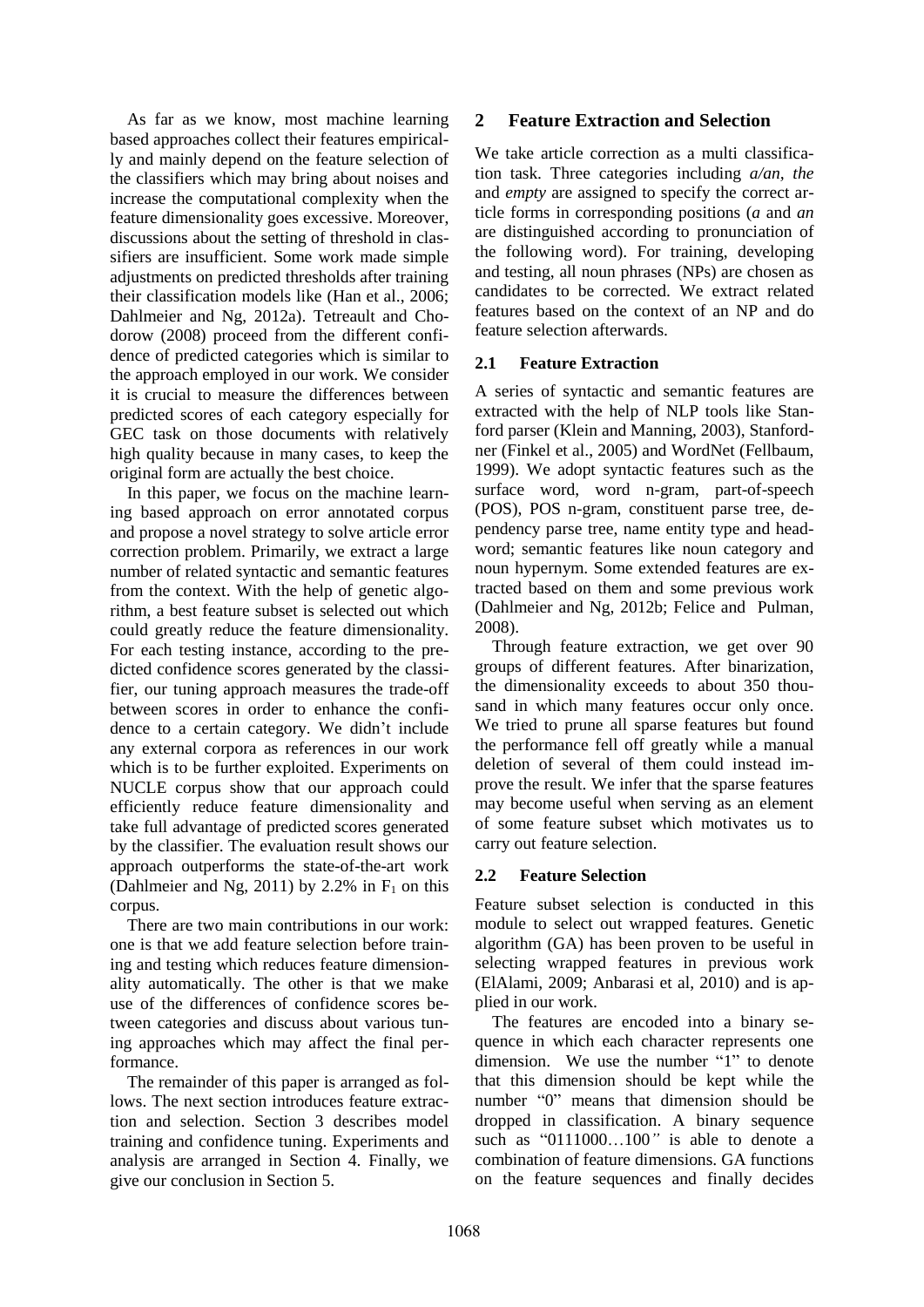which feature subsets should be kept. Following the steps of traditional GA, our approach includes generation of initial individuals, crossovers, mutations and selection of descendants for each generation.

The fitness function is the evaluation metric  $F_1$ described in §**4.1**. After feature selection, we reduced our feature dimensionality from 350 thousand to about 170 thousand which greatly reduced complexity in training. As expected, there are still a great number of sparse features left.

## **3 Training and Tuning**

### **3.1 Training Using Maximum Entropy**

All noun phrases (NPs) are chosen as candidate instances to be corrected. For NPs whose articles are erroneous with annotations, the correct ones are their target categories, and for those haven't been annotated (error-free), their target categories are the observed articles. These NPs contain two basic types: *with* and *without* wrong articles. Two examples are shown below:

### *with: a/empty big apples* ~ Category *empty without: the United States* ~ Category *the*

For each category in *a*, *the*, and *empty*, we use the whole *with* instances and randomly take samples of *without* ones, making up the training instances for each category. We consider all the *with* samples useful because each of them has an observed wrong article which indicates that the correct article is easily misused as the wrong one. Different ratios of *with : without* are experimented in our work to see how much the number of *without* samples, which is mentioned in previous work (Dahlmeier and Ng, 2011), affects the result in our model.

Maximum entropy (ME) is employed for classification which has been proven to have good performance for heterogeneous features in natural language processing tasks. We have also tried several other classifiers including SVM, decision tree, and Naïve Bayes but finally found ME performs better.

## **3.2 Confidence Tuning**

ME returns with confidence of each category for a given testing instance. However, for different instances, the distributions of predicted scores vary a lot. In some instances, the classifier may have a very high predicted score to a certain category which means the classifier is confident enough to perform this prediction while for some other instances, two or more categories may

share close scores, the case of which means the classifier hesitates when telling them apart.

Our confidence tuning strategy (Tuning) on the predicted results is based on a comparison between the observed category and the predicted category. It is similar to the "thresholding" approach described in (Tetreault and Chodorow, 2008). The main idea of this confidence tuning strategy is: the selection between *keep* and *drop* is based on the difference between confidence of the predicted category and the observed category. If this difference goes beyond a threshold *t*, the prediction is proposed while if it is under *t*, we won't do any corrections. The confidence threshold is generated through hill-climbing in development data aiming at maximizing  $F_1$  of the result.

# **4 Experiments**

## **4.1 Data Set and Evaluation Metrics**

The NUCLE corpus (Dahlmeier and Ng, 2011) introduced by National University of Singapore contains 1414 essays written by L2 students with relatively high proficiency of English in which grammatical errors have been well annotated by native tutors. It has a small proportion of annotated errors which is much lower than other corpora. Only about 1.8% of articles contain errors in this corpus. The corpus provides the original texts as well as annotations which we make use of to generate training and developing samples. We divide the whole corpus into 80%, 10% and 10% for training, developing and testing to make our approach comparable with the previous work.

The performance is measured with precision, recall and  $F_1$ -measure where precision is the amount of predicted corrections that are also corrected by the manual annotators divided by the whole amount of predicted corrections. Recall has the same numerator with precision while its denominator is the amount of manually corrected errors.

## **4.2 Experiment and Analysis**

In our experiments, we firstly compare the results of the baseline system (without GA and tuning, labeled as ME) and GA to see how much GA contributes to the performance. And also, we list the results of our initial strategy that all sparse features were deleted from the feature space (-SF). The comparisons are shown in Table 1 (all the *without* instances are used without sampling). The results show the effectiveness of GA and the usefulness of the sparse features.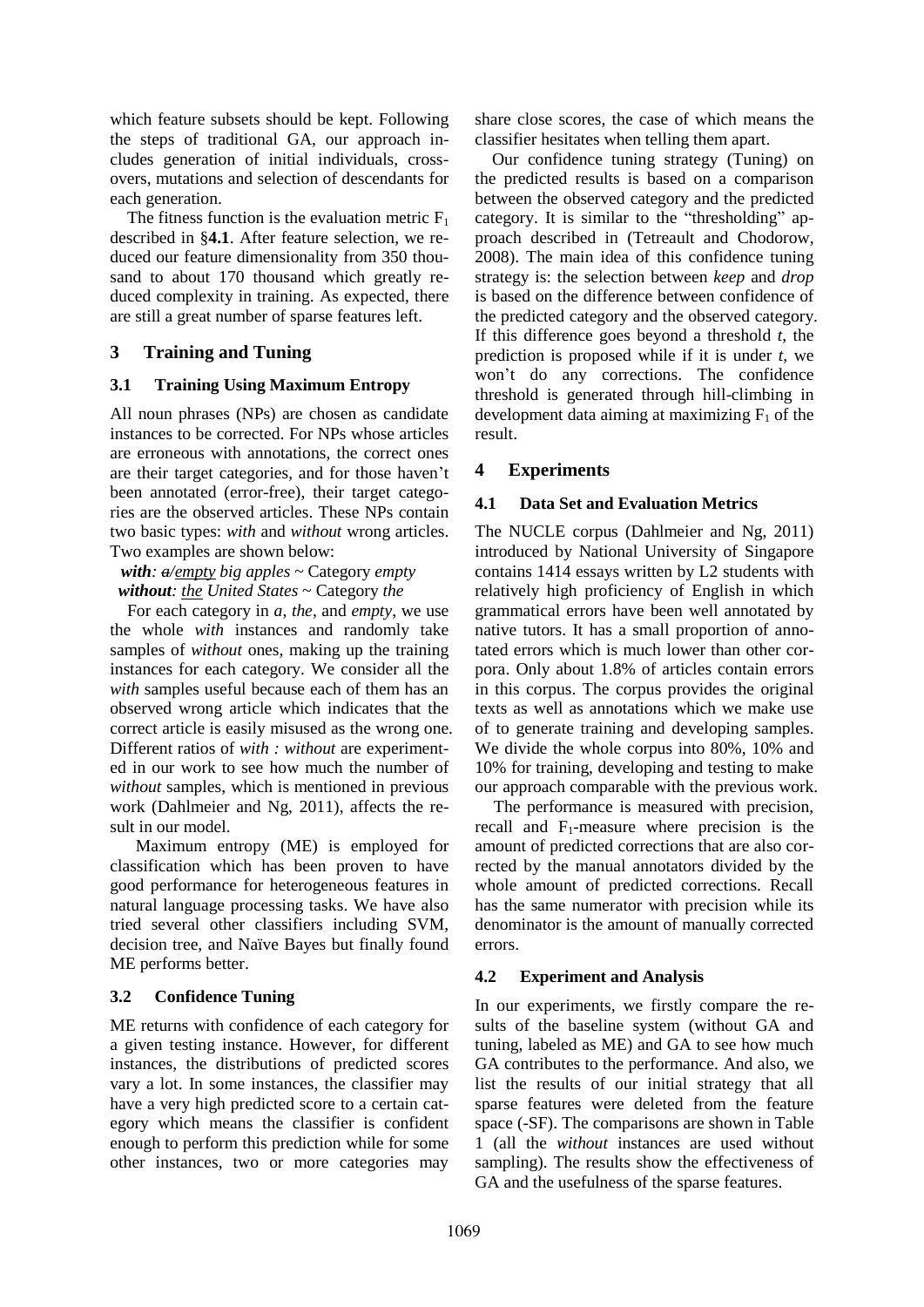Secondly, we tried several *with*: *without* ratios in the composition of training instances to see how much the selection of instances affects the result in our model. Figure 1 describes the comparative results under different ratios and the results with or without confidence tunings (discussed next).

| Model              | Prec. | Rec.  | ${\bf F_1}$ |
|--------------------|-------|-------|-------------|
| $ME(-SF)$          | 4.29  | 66.67 | 8.05        |
| <b>ME</b>          | 4.46  | 65.80 | 8.35        |
| $ME + GA$          | 5.42  | 68.68 | 10.06       |
| $ME+Tuning(-SF)$   | 13.33 | 26.17 | 17.66       |
| $ME+Tuning$        | 15.85 | 28.20 | 20.03       |
| $ME + GA + Tuning$ | 20.19 | 23.04 | 21.53       |

Table 1. Experiments on feature selection.

This experiment is conducted without the intervention of GA. Different from the conclusion in the previous work, we find that, there are not obvious differences between results under different ratios in our model. Before tuning, the differences are tiny, and after tuning, we believe it is mainly due to the advantage of the tuning strategy that eliminates the effects of randomness to a great extent. It is also interesting to see the improvement of  $F_1$  always follows the increase of precision and decrease of recall which is good for the trend of correction without human intervention. We use all the *without* instances in our following experiments to avoid other randomness.



Figure 1. Comparisons before and after tuning. (*1:all* means to use the whole negative samples which is about *1:13*).

The best result of our model is achieved with GA and confidence tuning (ME+GA+Tuning in Table 1). Through experiments, we notice that the contribution of confidence tuning accounts for the largest proportion which directly enables our model outperform the previous state-of-theart work (precision of 26.44%, recall of 15.18%, and  $F_1$  of 19.29% by (Dahlmeier and Ng, 2011)) by about 2.2% which is a big improvement in this task. Besides, the performance on the test set keeps that on the developing set which achieves precision of 20.97%, recall of 21.25%, and  $F_1$  of 21.11%.

At last, we make comparisons on four threshold tuning strategies to verify the appropriateness of the thresholding approach applied in this paper. The five approaches labeled as *no-tuning*, *self-tuning*, *all-tuning*, *self-diff*, and *all-diff* in Table 2 correspond to the following four strategies. **(1)** Choose the category with the maximum predicted score; **(2)** Assign each category a fixed threshold beyond which a score goes most, that category is predicted; **(3)** Assign a fixed threshold for all categories beyond which a score goes most, that category is predicted; **(4)** Similar to (2) except that the threshold is the difference between scores of the predicted maximum and the observed category; **(5)** Similar to (3) except that the threshold is the difference between scores of the predicted maximum and the observed category.

| <b>Tuning method</b> | Prec. | Rec.  | F1    |
|----------------------|-------|-------|-------|
| no-tuning            | 5.42  | 68.68 | 10.06 |
| self-tuning          | 20.38 | 21.04 | 20.90 |
| all-tuning           | 22.04 | 15.88 | 18.47 |
| self-diff(our)       | 20.19 | 23.04 | 21.53 |
| all-diff             | 22.82 | 17.00 | 19.49 |

Table 2.Different tuning strategies

It is noticeable that to assign a threshold for each category always performs better than to use a single threshold. We infer that the tuning strategies based on difference perform better mainly because they consider that the observed category should have a relatively high confidence if it is error-free even it is not the maximum.

#### **5 Conclusion**

In this paper, we introduce feature selection and confidence tuning for the article error correction problem. Comparative experiments show that our approach could efficiently reduce feature dimensionality and enhance the final  $F_1$  value. However, for automatic grammatical error correction, there is still a long way to go. More resources and methods need to be exploited in the next stage for further performance improvement.